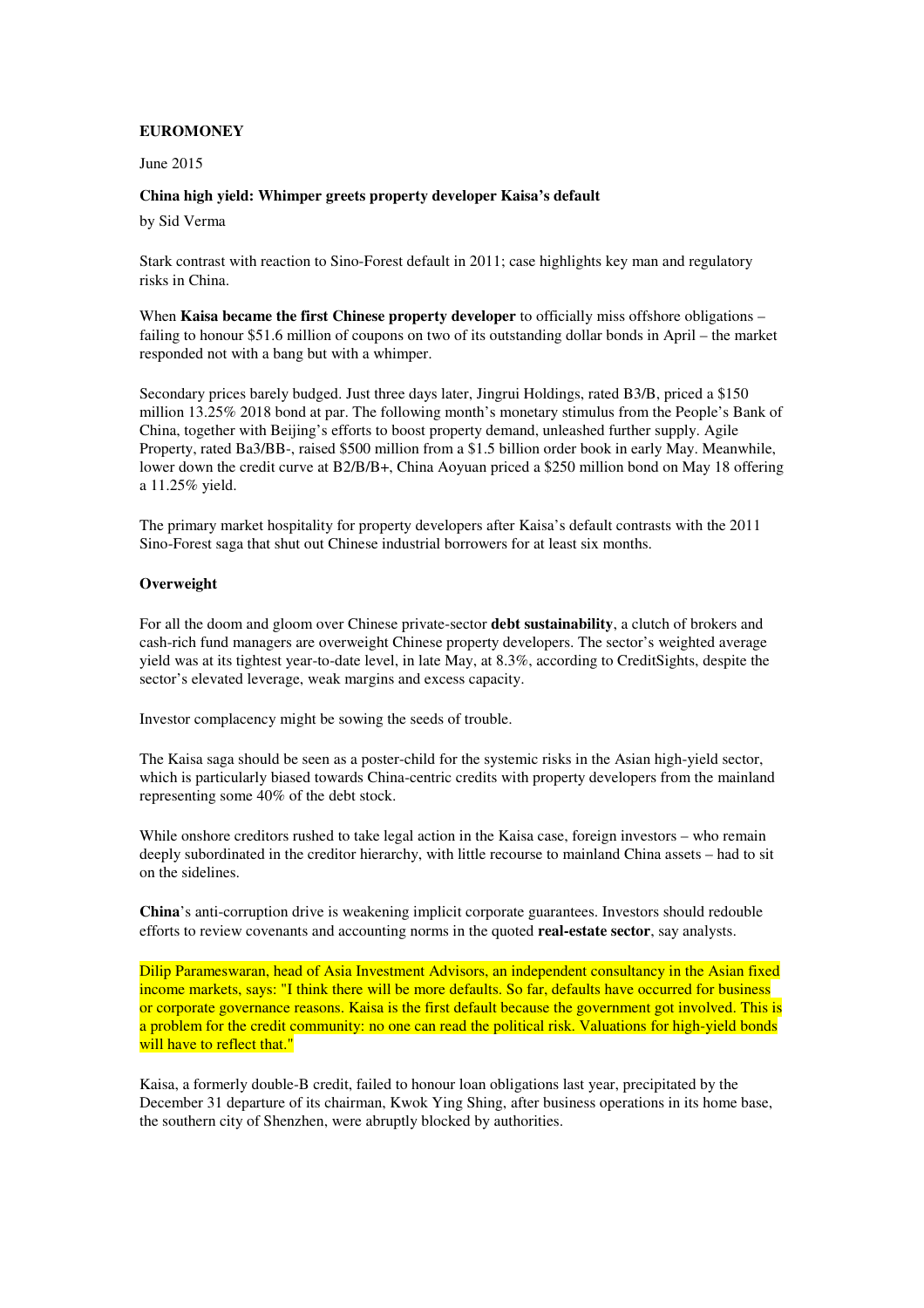There has been no explanation from mainland authorities for its actions against the company, which, before the regulatory intervention, was seen to be in decent financial health with a cash balance of \$1.7 billion in June 2014.

While lax financial disclosure and weak corporate governance have contributed to the developer's bruised fortunes, the event principally underscores key man risk for investors exposed to developers in China, which often rely on personal connections to acquire the rights to government-approved land projects, say analysts.

## **Way back**

Kwok's mysterious return as chairman in April, a partial resumption of its business operations and an offer by Sunac China Holdings to acquire a  $49.3\%$  stake held in the Kwok family trust – pending an overhaul of its \$7.6 billion debt burden – has triggered a recovery in the distressed notes.

However, on May 28, Sunac walked away from the deal. Chinese media reported that Kwok himself had reconsidered it because of improving Shenzhen property prices.

The question is whether Kaisa will be an isolated case. Some \$6 billion of Chinese property bonds will mature in 2016, double 2015 levels, rising to \$8 billion in 2017 and \$10 billion in 2018. However, Moody's expects Asian high-yield corporate default rates to stay low at 2.9% in 2015, citing, in part, the sector's access to liquidity, while management at property firms are shifting away from expansion to clearing existing inventory and moderating capex.

But there are pressure points.

Senior executives at Agile Properties were detained last year, again with no official explanation. Meanwhile, Renhe Commercial Holdings relieved investors after it repaid 2015 dollar bonds in mid-May, following bondholders' rejection of the issuer's buyback attempt at a deep discount in December. Rating agencies have also flagged the risk that falling sales might inhibit Glorious Property's offshore debt-servicing capacity after missing loan repayment deadlines in recent months.

The Kaisa saga underscores the urgent need to redouble credit analysis. But analysts and investors are unable to apply risk premia to cover different degrees of contingent government support to Chinese real estate developers.

### **A seller's market**

It's still a seller's market. Sandra Chow, Asian high-yield corporate analyst at CreditSights, says: "We have not seen a lot of foreign investors in many deals this year [with an average 78% Asian participation in order books for deals year-to-mid-May]. Most of the issuance since Kaisa has come from seasoned issuers, so deals have been priced fairly quickly, often without any pushback from investors with respect to disclosure or governance concerns."

One Singapore-based multi-asset fund manager adds: "There are cash-rich fund managers that have new mandates to invest in Asian high yield and, as such, have no choice to invest in Chinese property markets. This demand is unhealthy for credit standards."

In recent months, a slew of property developers have amended bond covenants to boost their financial flexibility to finance dividends, buybacks or investment. Underscoring weaker investor protection for event risk in covenants, Country Garden's negative-ratings conditions specify that a downgrade by two rating agencies, rather than the usual one, is required before bondholders are permitted to put their bonds, in the event of a change-of-control situation.

Parameswaran says issuers could boost investor protection by placing reserve accounts offshore to boost debt-servicing capacity in the event of financial distress during repayment periods.